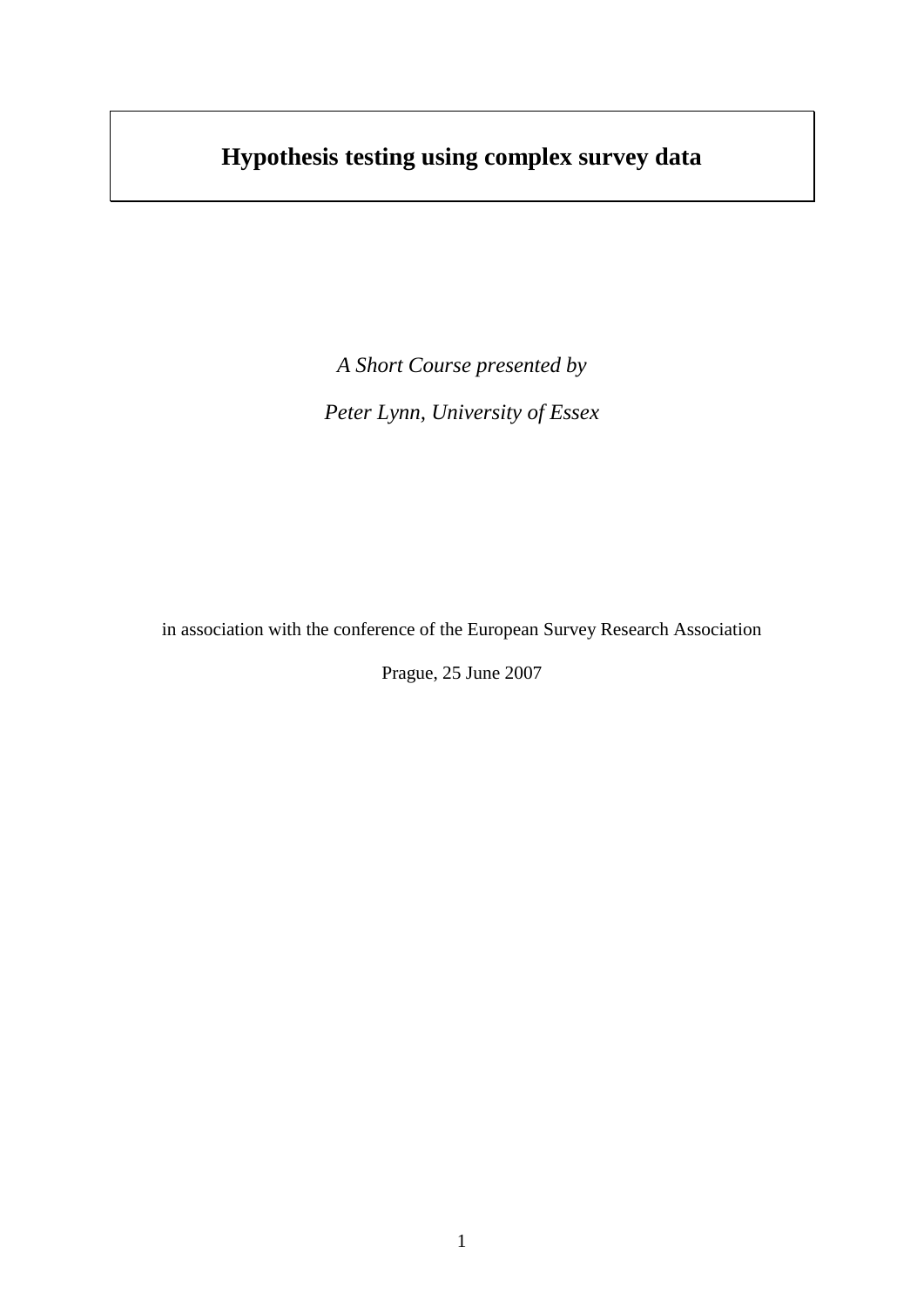## **1. Objective: Simple Hypothesis Tests**

Survey data are often used to test hypotheses. Hypotheses of interest are typically complex, involving several variables, for example:

Differences in pay between men and women in urban areas can be explained by differences in occupation, hours worked and length of time in post

But in this course the examples we will use will be simple hypotheses. The ideas extend to more complex hypotheses.

Consider the following question, which is asked on the European Social Survey (ESS):

Generally speaking, would you say that most people can be trusted, or that you can't be too careful in dealing with people? Please tell me on a score of 0 to 10, where 0 means you can't be too careful and 10 means that most people can be trusted.

| You can't<br>be too<br>careful |    |    |    |    |    |    |    |    |    | <b>Most</b><br>people<br>can be<br>trusted | (Don't<br>know) |
|--------------------------------|----|----|----|----|----|----|----|----|----|--------------------------------------------|-----------------|
| 00                             | በ1 | 02 | 03 | 04 | 05 | 06 | 07 | 08 | 09 | 10                                         | 88              |

We might be interested in whether the mean score given in reply to this question (ppltrst) differs between nations. If the mean score is higher in one nation than another, then we might conclude that people in the first nation are more trusting than people in the second nation.

The mean scores given in the Czech Republic (CZ), Hungary (HU), Slovenia (SI), France (FR) and Portugal (PT) by ESS round 1 respondents (2002-03) were as follows:

| CZ I | 4.2543 |
|------|--------|
| FR 1 | 4.4673 |
| HU   | 4.0794 |
| PT   | 4.0007 |
| SI   | 3.9768 |

It would appear that the French are the most trusting amongst these five nations, with the Slovenians the least trusting. But are these differences in means "significant"? In other words, are we confident that they reflect true differences in means between the respective populations as a whole?

To answer this question, we need more information than just the means themselves. To see just what information we need, we must consider sampling theory.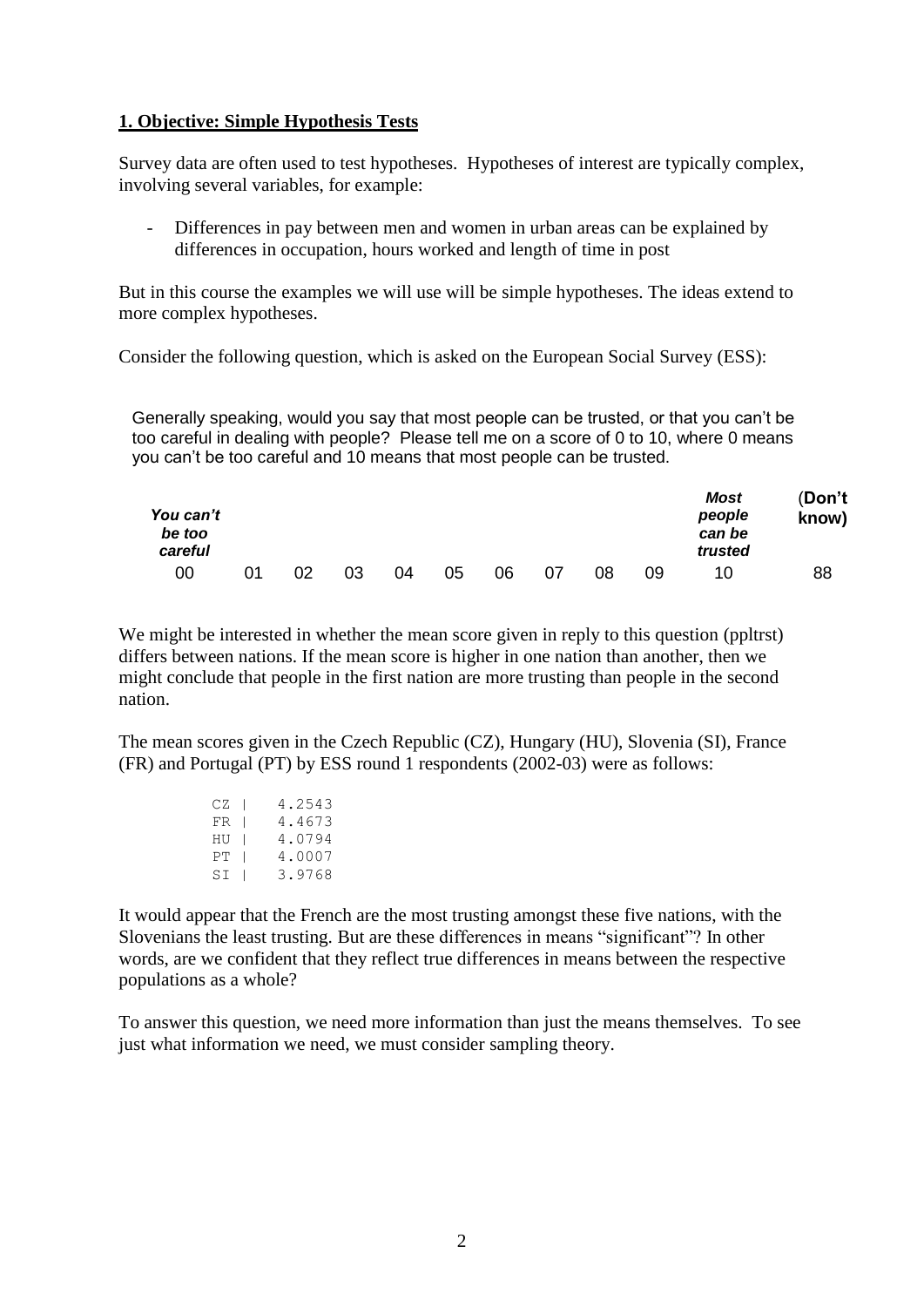# **2. Revision of some basic sampling theory**

Sampling theory allows us to make statements about the "precision" of a sample estimate. Essentially, these are statements about how likely it is that a sample estimate falls within a particular distance of the true population value of which it is an estimate. This likelihood or probability – depends solely on the sample design.

A sample design, D, defines a large set of possible samples that could be selected. For a particular estimator,  $E - e.g.$  mean score on the ESS trust question – each of those samples will provide an estimate. The estimates will vary over the samples.

The complete set of possible estimates is known as the "sampling distribution" of estimator E under sample design D. For most sample designs used in social surveys and for many of the kinds of estimators in which we are typically interested, sampling distributions are approximately "normally distributed", meaning that they have a bell shape:



The normal distribution has some useful properties. It is symmetric. And there is a known relationship between the distance from the centre of the distribution (in terms of standard deviations) and the proportion of the area under the curve covered. For example, plus or minus 1.96 standard deviations covers 95% of the area under the curve.

In the case of a sampling distribution, this means that 95% of the samples that might be selected under design D will produce an estimate that is within 1.96 standard deviations of the true population value (assuming that the sampling distribution is centred on the true value). So, to make a precision statement of the form, "there is a 95% chance that the true value is within plus or minus *z* units of our sample estimate", we need only to be able to estimate the standard deviation of the sampling distribution of the estimator – otherwise known as the standard error of the estimate. This is the extra information that we need in order to assess whether observed differences in means are significant.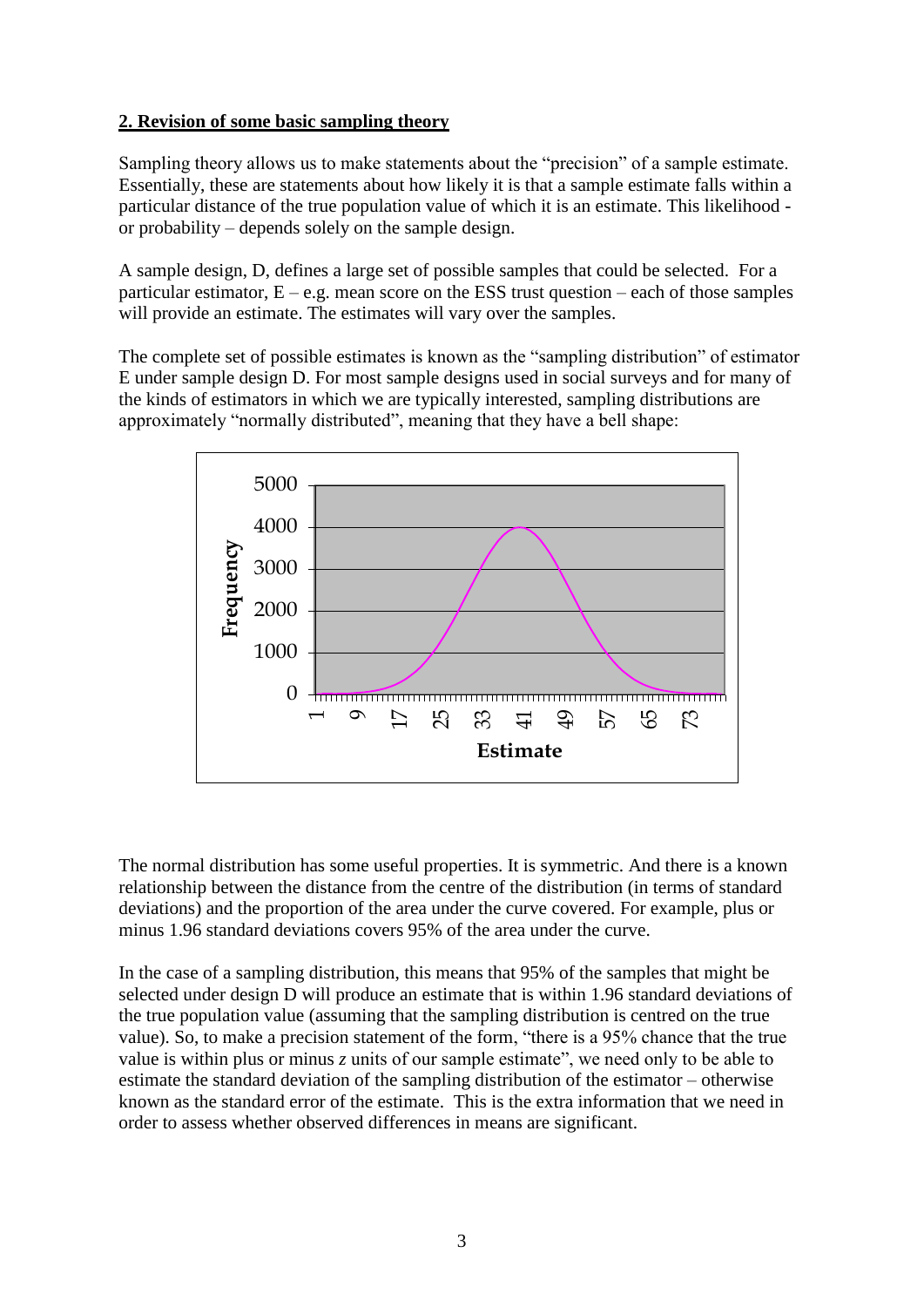Let's consider the case of "simple random sampling" (SRS). It is a somewhat artificial case as SRS is rarely used in practice. But it is useful, for three reasons:

- The theory is relatively simple, so it is a comfortable place to start;
- SRS provides a standard design which we can use as a "benchmark", against which to compare other – more realistic - designs;
- Much data analysis software carries out calculations under the assumption that the data are from a SRS – either by default or as the only option. We should try to understand what our software is doing.

SRS is a sample design where every unit in the study population has an equal, and independent, probability of selection. Note that many of the features often used in practical sample design, such as stratification, clustering and the use of variable sampling fractions, are not permissible within the definition of SRS. Stratification and clustering both cause selection probabilities to be dependent; variable sampling fractions cause selection probabilities to be unequal.

If we select a SRS of *n* units from a population of *N* units, the (sampling) variance of the sample mean of a variable *y* will be:

$$
Var(\bar{y}) = \frac{S^2}{n} \left( 1 - \frac{n}{N} \right) \tag{1}
$$

where 
$$
S^2 = Var(y) = \frac{\sum_{i=1}^{N} (y_i - \bar{y})^2}{N-1}
$$
 and  $\bar{y} = \frac{\sum_{i=1}^{n} y_i}{n}$ .

In most data analysis software, if you request the variance of a mean, this is the quantity

that will be estimated (by default). In fact, the term  $\left|1-\frac{n}{r}\right|$ J  $\left(1-\frac{n}{\sqrt{n}}\right)$  $\setminus$  $\Bigg(1-$ *N*  $\left(1 - \frac{n}{n}\right)$  - known as the "finite"

population correction" - will almost certainly be ignored, as the software does not know *N*, the size of the population. Ignoring this term usually makes no difference as the value of this term is typically very close to 1.0. And  $S<sup>2</sup>$  will most likely be estimated by its sample analogue,  $s^2$ . So the estimate provided by the software will be:

$$
V\hat{a}r(\bar{y}) = \frac{s^2}{n} \quad . \tag{2}
$$

The standard error is the square root of the variance, so the estimated standard error is simply the square root of the estimated variance as in (2).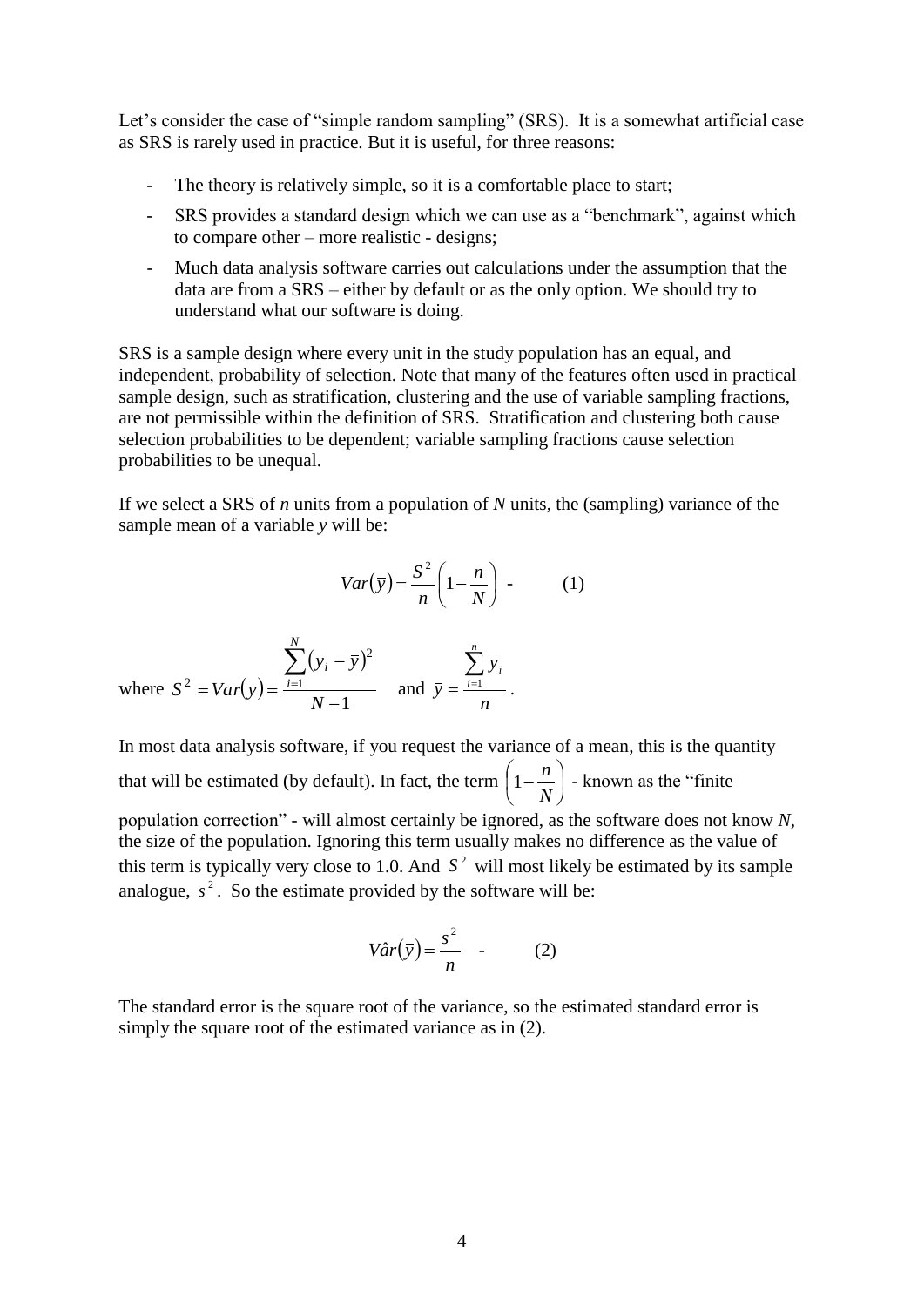## **3. Testing Differences in Mean Scores**

The estimated standard errors of the mean trust scores (assuming SRS) are:

| Nation | Mean   | Std. Err. |
|--------|--------|-----------|
| CZ I   | 4.2543 | .06590    |
| $FR$   | 4.4673 | .05821    |
| HU     | 4.0794 | .05838    |
| PT     | 4.0007 | .05927    |
| SI     | 3.9768 | .06498    |

So now we can estimate 95% confidence intervals around the means, as these are plus or minus 1.96 standard errors. Our software gives us:

| Nation    | Mean             | Std. Err.        |                  | [95% Conf. Interval] |
|-----------|------------------|------------------|------------------|----------------------|
| CZ.<br>FR | 4.2543<br>4.4673 | .06590<br>.05821 | 4.1251<br>4.3532 | 4.3834<br>4.5814     |
| HU        | 4.0794           | .05838           | 3.9649           | 4.1938               |
| PT        | 4.0007           | .05927           | 3.8845           | 4.1168               |
| SI        | 3.9768           | .06498           | 3.8495           | 4.1042               |

But how does this help us to assess whether the means are different from one another? Well, if we compare the confidence intervals for CZ and SI we see that they do not overlap at all. So it seems very unlikely that the true values for those two countries are the same. But if we compare, say, CZ and FR we find that the intervals overlap (slightly). So we still cannot be sure whether the difference is significant.

We need to state a formal hypothesis. We usually do this in terms of a "null hypothesis", for example:

 $H_0$ :  $\overline{Y}_{CZ} = \overline{Y}_{FR}$ 

We then carry out a test to determine whether the data contain evidence to reject the null hypothesis. If the test rejects the null hypothesis then we would say that we have evidence that the means for CZ and FR differ.

An appropriate test for a difference in means is a "Wald test". We can ask our software to perform this for us:

 $[{\rm poltrst}]$ CZ -  $[{\rm poltrst}]$ FR = 0: F(1, 30970) = 5.87; Prob > F = 0.0154

So, there appears to be a probability of only 0.0154, or 1.54%, that we would have observed a difference in means at least as large as the one actually observed, if the true means were the same. We might say that at the 0.05 level we would reject the null hypothesis of equal means in CZ and FR. So, the French are more trusting than the Czechs!

The figure below shows the estimated confidence intervals for the mean trust score for all five nations: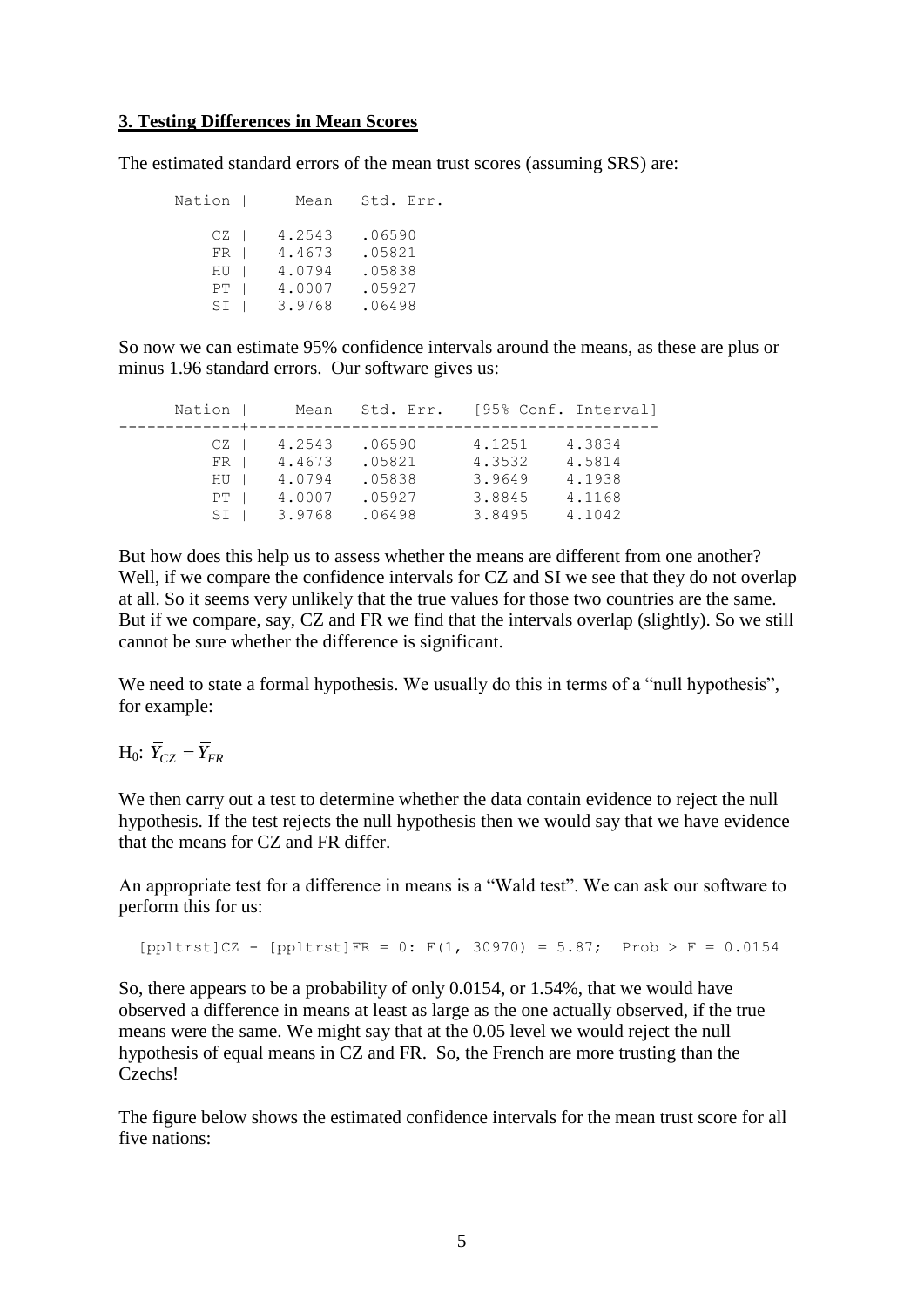

F-test results of comparisons between CZ and each of the other countries are as follows:

```
[{\rm poltrst}]CZ - [{\rm poltrst}]FR = 0: F(1, 30970) = 5.87; Prob > F = 0.0154
[{\rm poltrst}]CZ - [{\rm poltrst}]HU = 0: F(1, 30970) = 3.95; {\rm Prob} > F = 0.0470[{\rm poltrst}]CZ - [{\rm poltrst}]PT = 0: F(1, 30970) = 8.19; Prob > F = 0.0042
[{\rm poltrst}]CZ - [{\rm poltrst}]SI = 0: F(1, 30970) = 8.99; {\rm Prob} > F = 0.0027
```
# **4. Variable Sampling Fractions**

However, the estimates presented so far all assume that the sample in each nation is SRS. In fact, the ESS sample design is not SRS in any of these nations (see Lynn et al 2007).

HU and SI both selected their ESS round 1 sample from their national population register, enabling them to select persons with equal probabilities. But the other three nations used sample designs in which selection probabilities varied between units (persons). In all three cases the units listed and selected were addresses or households rather than persons. Then, in the field, interviewers would randomly select one person at the address to interview. This results in persons living alone having greater selection probabilities than persons living in 2-person households, etc.

When a sample design involves variable sampling fractions, "design weights" should be used in order to permit "design-unbiased" estimation. Design weights simply make each observation contribute to the estimate in inverse proportion to its selection probability. If households were selected with equal probabilities and then one person selected at random at each household then, compared to persons living alone, those living in 2-person households would receive a relative design weight of 2.0, those in 3-person households a weight of 3.0, and so on.

A weighted sample mean (estimate of population mean) would be calculated as follows: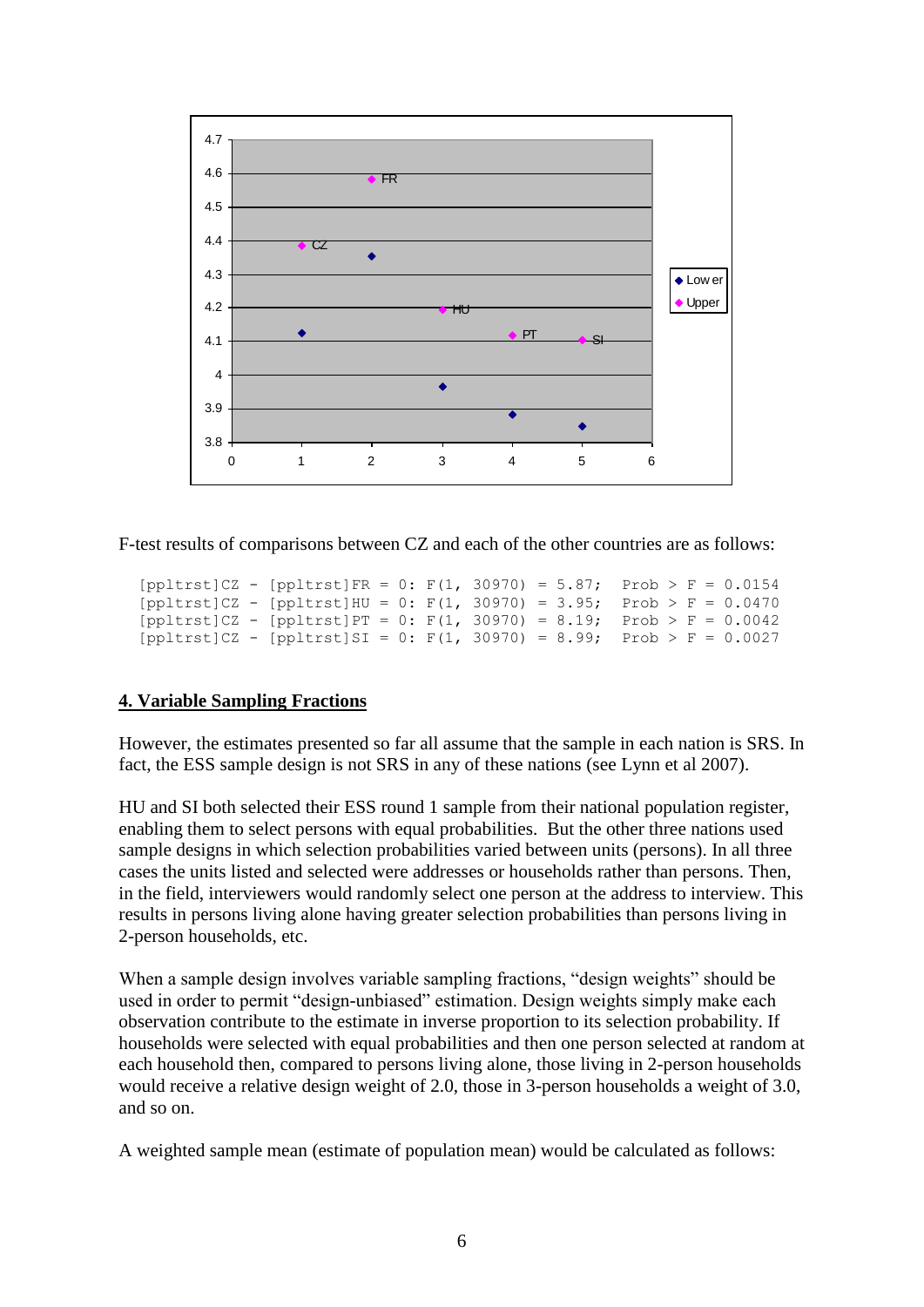$$
\overline{y} = \frac{\sum_{i=1}^{n} w_i y_i}{\sum_{i=1}^{n} w_i} \quad . \tag{3}
$$

We should take the design weights into account in estimating the mean trust scores. If we ask our software to estimate means using (3), having specified which variable on the data set contains the design weight,  $w_i$ , we obtain:

| Nation | Mean   | Std. Err. [95% Conf. Interval] |        |        |
|--------|--------|--------------------------------|--------|--------|
| CZ.    | 4.2889 | .06519                         | 4.1611 | 4.4167 |
| FR     | 4.4759 | .05811                         | 4.3620 | 4.5898 |
| HU     | 4.0794 | .05838                         | 3.9649 | 4.1938 |
| PT     | 4.1638 | .06033                         | 4.0456 | 4.2821 |
| SI     | 3.9768 | .06498                         | 3.8495 | 4.1042 |

Note that the estimates for both HU and SI are exactly the same as before, but for the other three nations both the estimate of the mean and the width of the confidence intervals have changed. These changes also affect the results of our tests of differences, which are now as follows:

```
[{\rm poltrst}]CZ - [{\rm poltrst}]FR = 0: F(1, 30970) = 4.59; Prob > F = 0.0322[{\rm poltrst}]CZ - [{\rm poltrst}]HU = 0: F(1, 30970) = 5.73; Prob > F = 0.0167
[{\rm poltrst}]CZ - [{\rm poltrst}]PT = 0: F(1, 30970) = 1.98; {\rm Prob} > F = 0.1593[{\rm \texttt{ppltrst}}]CZ - [{\rm \texttt{ppltrst}}]SI = 0: {\rm \texttt{F}}(1, 30970) =11.49; Prob > F = 0.0007
```
It seems that by ignoring the design weights, as we did earlier, we were over-estimating the significance of the differences between CZ and both FR and PT, but under-estimating the significance of the difference between CZ and HU. This can be seen in the plot of the estimated confidence intervals, using weighted data:

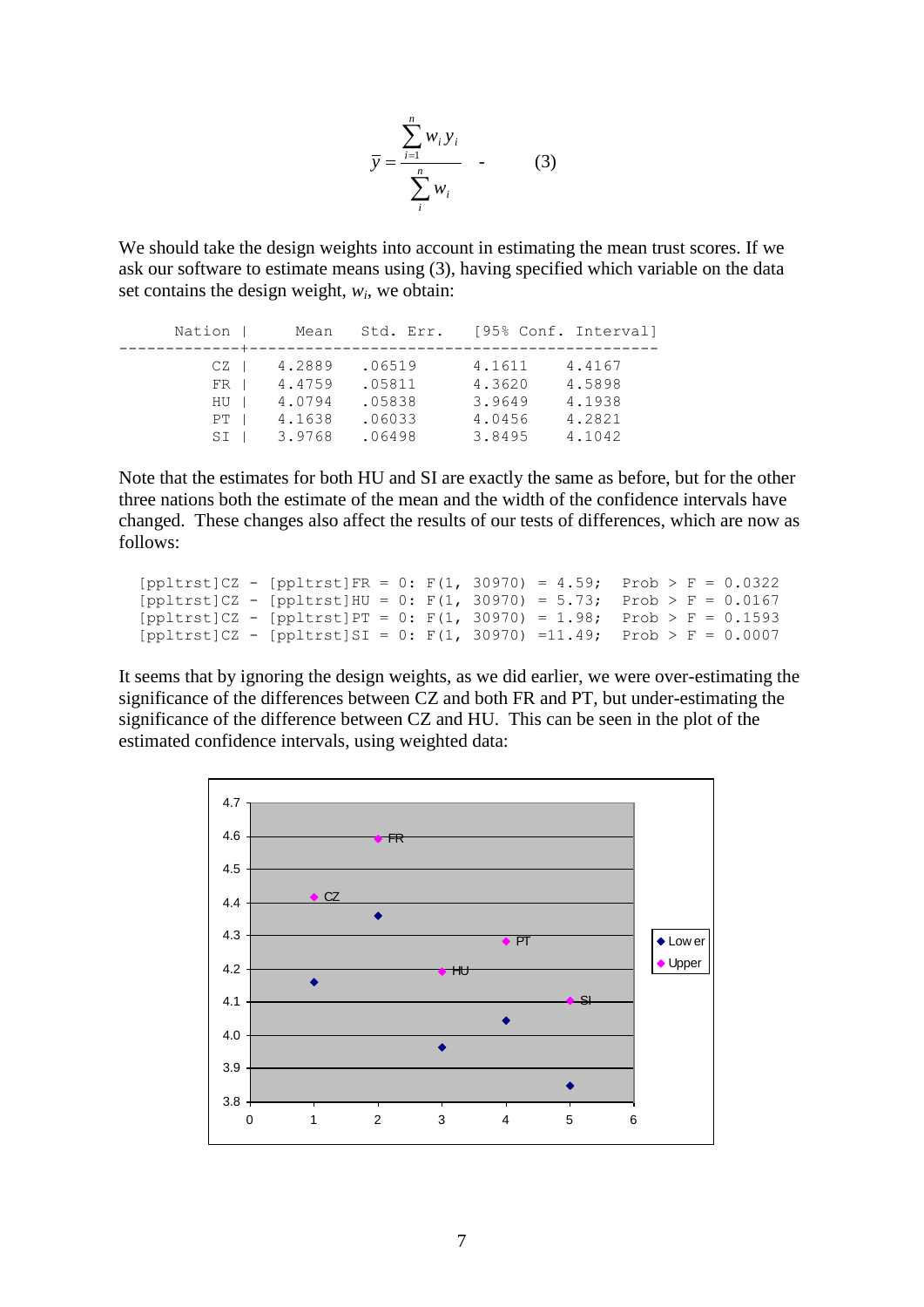The intervals for both FR and PT now overlap with that for CZ more than before, while the interval for HU overlaps with CZ less than before.

#### **5. Some More Sampling Theory**

In fact, design weights affect not only estimates of means but also the variance of those estimates. This can be seen in the expression for the variance of a mean under stratified simple random sampling, as we can think of the weighting classes as strata (compare this with expression  $(1)$ :

$$
Var(\bar{y}) = \sum_{h=1}^{H} \frac{N_h^2 S_h^2}{N^2 n_h} \left( 1 - \frac{n_h}{N_h} \right) \quad . \tag{4}
$$

Note that the design weights are *h*  $n_h = \frac{N_h}{n_h}$  $w_h = \frac{N_h}{n_h}$  and that  $N = \sum_{h=1}^H$ *H h*  $N = \sum_{h} N_h$ 1 , so (if we ignore the finite population corrections), we can rewrite this as:

$$
Var(\bar{y}) = \frac{\sum_{h=1}^{H} w_h^2 n_h S_h^2}{\left(\sum_{h=1}^{H} w_h n_h\right)^2}
$$
 (5)

This can be estimated from the survey data provided we know the design weights for each sample unit (the  $s_h^2$  $s_h^2$  provide estimates of  $S_h^2$ ).

We can ask our software to estimate standard errors and confidence intervals taking into account the design weights:

| Nation                     | Mean                                           | Std. Err.                                      |                                                | [95% Conf. Interval]                           |
|----------------------------|------------------------------------------------|------------------------------------------------|------------------------------------------------|------------------------------------------------|
| CZ<br>FR<br>HU<br>PT<br>SI | 4.2889<br>4.4759<br>4.0794<br>4.1638<br>3.9768 | .07258<br>.06456<br>.05837<br>.08387<br>.06496 | 4.1466<br>4.3494<br>3.9650<br>3.9995<br>3.8495 | 4.4311<br>4.6025<br>4.1938<br>4.3282<br>4.1041 |
|                            |                                                |                                                |                                                |                                                |

Note that the estimates of standard error are now larger than in the previous analysis for the three nations that do not have equal-probability designs. The standard error estimate has increased by a factor of 1.39 for PT, 1.11 for FR and 1.11 for CZ. These factors may be referred to as "mis-specification factors": the factor by which the standard error is underestimated due to mis-specifying the data structure. The mis-specification factor is closely related to, though not identical to, the "design factor". The design factor due to the use of variable sampling fractions is the increase in standard errors relative to a SRS.

The tests of differences are now as follows: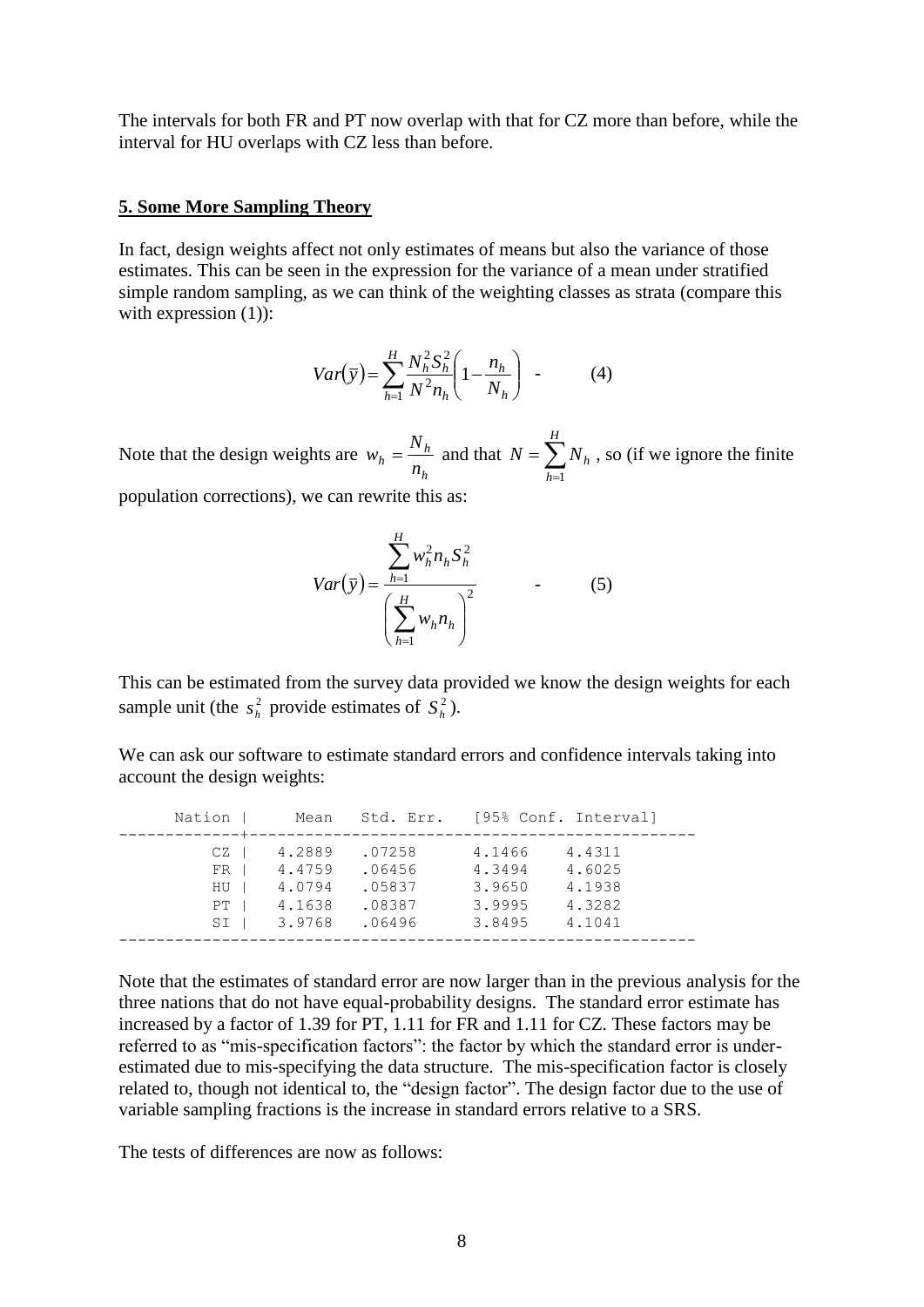```
[ppltrst]CZ - [ppltrst]FR = 0: F(1, 30970) = 3.71; Prob > F = 0.0542[ppltrst]CZ - [ppltrst]HU = 0: F(1, 30970) = 5.06; Prob > F = 0.0245[{\rm \texttt{poltrst}}]CZ - [{\rm \texttt{poltrst}}]PT = 0: F(1, 30970) = 1.27; Prob > F = 0.2597
[{\rm poltrst}]CZ - [{\rm poltrst}]SI = 0: F(1, 30970) =10.26; Prob > F = 0.0014
```
The P-values have increased in all cases. In particular, the P-value for the CZ-FR difference is now larger than 0.05, so we would no longer reject at this level the null hypothesis of equal means in CZ and FR. Remember that the P-value for this comparison was only 0.015 in our initial analysis where we ignored design weights completely. Again, we can see this graphically, as the confidence intervals for CZ and FR clearly overlap more than in the previous analyses:



#### **6. Clustering**

The use of variable sampling fractions (and hence design weights) is not the only way in which the ESS sample designs differ from SRS. In all five countries, multi-stage samples are selected, resulting in samples that are "clustered". This has the potential to affect standard errors of estimates. In general, if clusters are more homogeneous than the overall population, which is often the case, sample clustering will increase the size of standard errors.

The form of the variance of a mean gets complicated if we have both variable sampling fractions and a multi-stage clustered design (see, e.g., StataCorp 2005, p.261), but the approximate effect of a clustered design is to increase the variance by a factor of:

$$
Deff_{cy} = 1 + (b^* - 1)\rho_y \tag{6}
$$

where  $b^*$  is a weighted mean cluster sample size and  $\rho_y$  is the intra-cluster correlation for *y* (see Kish 1965, pp.170-171; Lynn & Gabler 2005).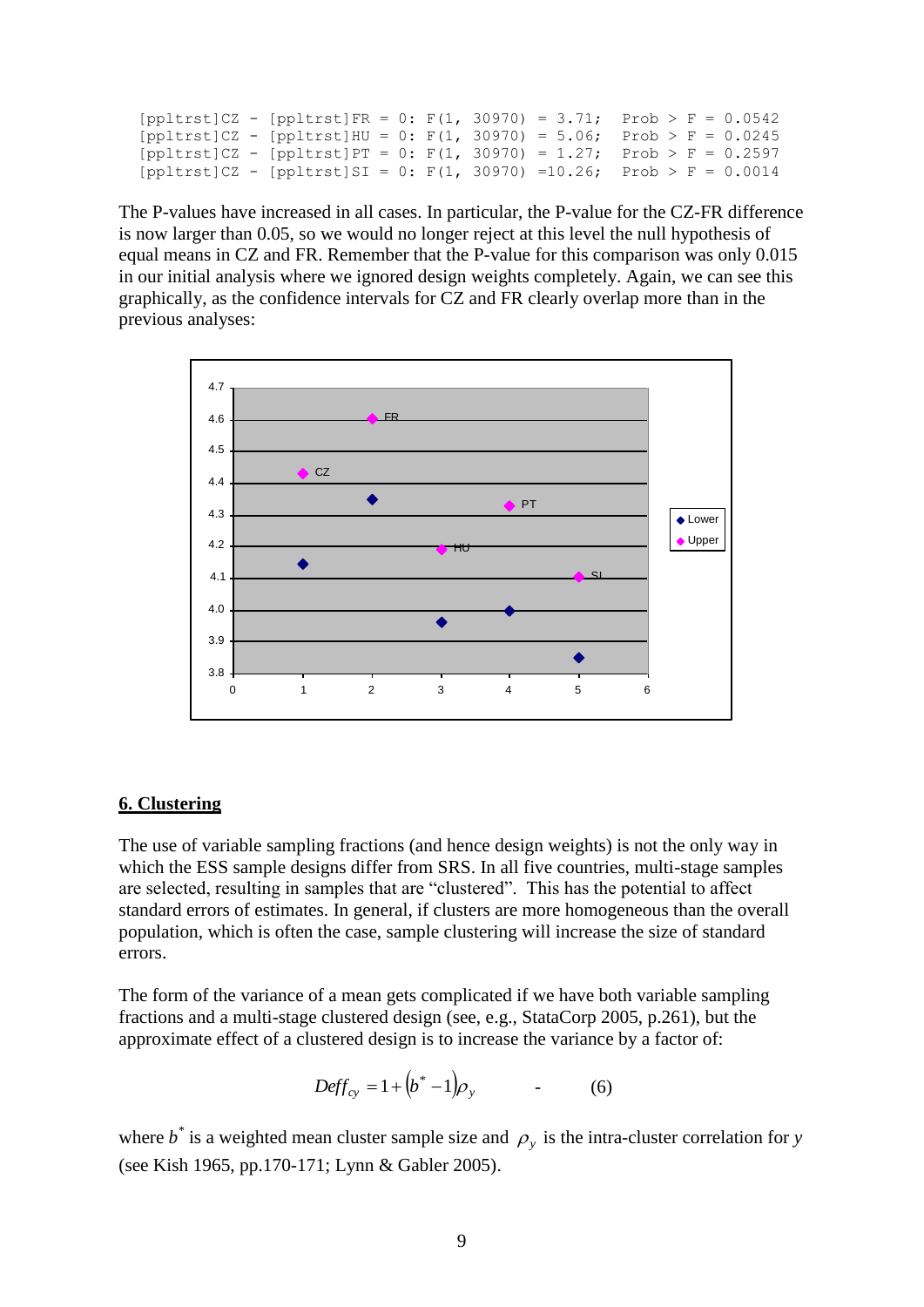If we ask our software to take into account the sample clustering as well as the design weights, we get the following estimates:

| Nation                                                                                                                                                                                                                                                         |                                                |                                                |                                                | Mean Std. Err. [95% Conf. Interval]            |                                                                   |  |
|----------------------------------------------------------------------------------------------------------------------------------------------------------------------------------------------------------------------------------------------------------------|------------------------------------------------|------------------------------------------------|------------------------------------------------|------------------------------------------------|-------------------------------------------------------------------|--|
| CZ<br>$FR$  <br>HU<br>PT<br>SI                                                                                                                                                                                                                                 | 4.2889<br>4.4759<br>4.0794<br>4.1638<br>3.9768 | .08774<br>.07356<br>.08558<br>.12063<br>.08622 | 4.1169<br>4.3319<br>3.9116<br>3.9273<br>3.8078 | 4.4611<br>4.6200<br>4.2471<br>4.4003<br>4.1459 |                                                                   |  |
| $[ppltrst]$ – $[ppltrst]$ FR = 0: $F(1, 30970) = 2.65$ ;<br>$[ppltrst]$ - $[ppltrst]$ HU = 0: $F(1, 30970) = 3.04$ ;<br>[ppltrst]CZ - [ppltrst]PT = 0: F(1, 30970) = 0.73; Prob > F = 0.3933<br>$[ppltrst]$ $CZ - [ppltrst]$ $SI = 0$ : $F(1, 30970) = 6.55$ ; |                                                |                                                |                                                |                                                | $Prob > F = 0.1036$<br>$Prob > F = 0.0812$<br>$Prob > F = 0.0155$ |  |



What we observe is that if we take the relevant features of the sample design into account, the mean for CZ is not significantly different from the mean for FR, HU or PT at the 0.05 level. It is different from the mean for SI at the 0.05 level, but not at the 0.01 level.

This contrasts sharply with the results that we obtained with our naïve analysis, assuming SRS. In that case it seemed that all four of the differences were significant at the 0.05 level and two of them at the 0.01 level.

Taking the sample design correctly into account alters the conclusions! Furthermore, we have seen that the differences in the estimates of standard errors are partly due to the effect of variable sampling fractions and partly due to the effect of clustering of the sampling – so it is important to take *both* these factors into account.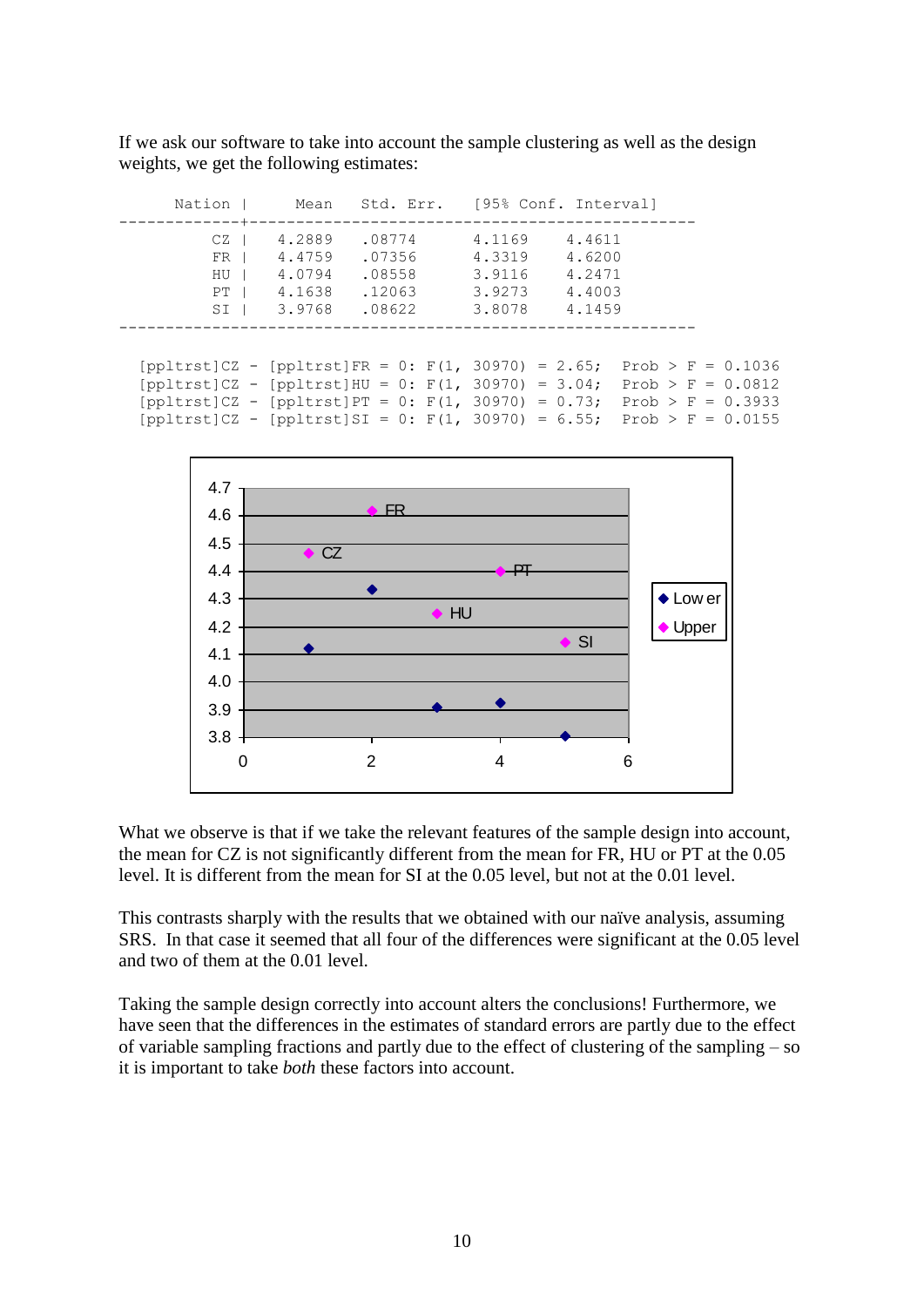# **7. Another Example**

Another question on the ESS (pplhlp) has a similar structure to the one analysed above, but a different topic:

Do you think that most people would try to take advantage of you if they got the chance, or would they try to be fair?

| <b>Most people</b><br>would try to<br>take advantage<br>of me |  |    |    |    |    |    |    |    | <b>Most people</b><br>would try to<br>be fair | (Don't<br>know) |
|---------------------------------------------------------------|--|----|----|----|----|----|----|----|-----------------------------------------------|-----------------|
| 00                                                            |  | 03 | 04 | 05 | 06 | 07 | 08 | იඉ | 1 N                                           | 88              |

If we run equivalent analyses to those presented above, again using ESS round 1 data, we obtain the following results:

## *7.1: Results assuming SRS*

| Nation I                         | Mean                                           |                                                | Std. Err. [95% Conf. Interval]                 |                                                                     |  |
|----------------------------------|------------------------------------------------|------------------------------------------------|------------------------------------------------|---------------------------------------------------------------------|--|
| CZ<br>$FR$  <br>HU<br>PT<br>SI I | 3.9471<br>4.4175<br>4.1556<br>3.7926<br>4.2389 | .06319<br>.05973<br>.05754<br>.05444<br>.06359 | 3.8233<br>4.3004<br>4.0429<br>3.6859<br>4.1143 | 4.0710<br>4.5346<br>4.2684<br>3.8993<br>4.3635                      |  |
|                                  |                                                |                                                |                                                | [pplhlp]CZ - [pplhlp]FR = 0: F(1, 30970) = 29.26; Prob > F = 0.0000 |  |

| [pplhlp]CZ - [pplhlp]HU = 0: F(1, 30970) = 5.95; Prob > F = 0.0147  |  |  |  |  |  |
|---------------------------------------------------------------------|--|--|--|--|--|
| [pplhlp]CZ - [pplhlp]PT = 0: F(1, 30970) = 3.63; Prob > F = 0.0640  |  |  |  |  |  |
| [pplhlp]CZ - [pplhlp]SI = 0: F(1, 30970) = 10.59; Prob > F = 0.0011 |  |  |  |  |  |

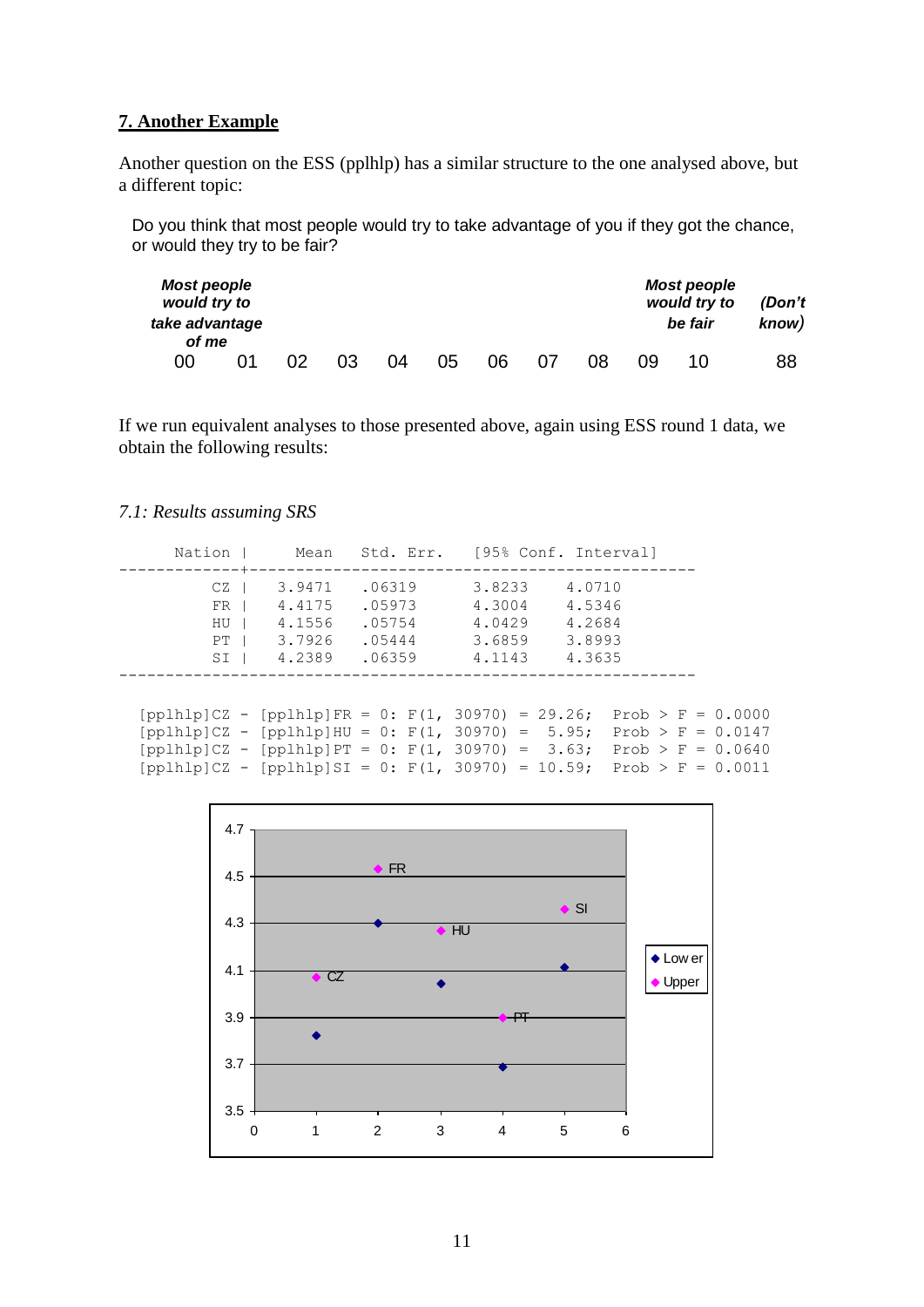Differences between the mean for CZ and FR and SI appear highly significant  $(P<0.01)$ ; the difference with HU appears significant at the 0.05 level (P=0.015) and the difference with PT is almost significant at the 0.05 level (P=0.064).

|      | Nation   Mean Std. Err. [95% Conf. Interval]                                |        |        |                        |  |                     |
|------|-----------------------------------------------------------------------------|--------|--------|------------------------|--|---------------------|
| $CZ$ | 3.9491                                                                      |        |        | $.06307$ 3.8255 4.0728 |  |                     |
| $FR$ | 4.3740                                                                      | .06013 | 4.2561 | 4.4919                 |  |                     |
| HU   | 4.1556                                                                      | .05754 | 4.0429 | 4.2684                 |  |                     |
| PT   | 3.9059                                                                      | .05507 | 3.7980 | 4.0139                 |  |                     |
| $SI$ | 4.2389                                                                      | .06359 | 4.1143 | 4.3635                 |  |                     |
|      |                                                                             |        |        |                        |  |                     |
|      | $[pplhlp]CZ - [pplhlp]FR = 0$ : $F(1, 30970) = 23.77$ ; Prob > $F = 0.0000$ |        |        |                        |  |                     |
|      | $[pplhlp]CZ - [pplhlp]HU = 0: F(1, 30970) = 5.85;$                          |        |        |                        |  | $Prob > F = 0.0156$ |
|      | $[pplhlp]CZ - [pplhlp]PT = 0: F(1, 30970) = 0.27;$                          |        |        |                        |  | $Prob > F = 0.6058$ |
|      | [pplhlp]CZ - [pplhlp]SI = 0: F(1, 30970) = 10.47; Prob > F = 0.0012         |        |        |                        |  |                     |

*7.2: Results using weighted means but assuming SRS in variance estimation*



The main change here is that the weighted mean for PT is higher than the unweighted mean, with the result that the mean for PT no longer appears significantly different from that for CZ.

*7.3: Results taking account of weighting, but not clustering, in variance estimation*

| Nation                               | Mean                                           |                                                |                                                | Std. Err. [95% Conf. Interval]                 |
|--------------------------------------|------------------------------------------------|------------------------------------------------|------------------------------------------------|------------------------------------------------|
| CZ<br>$FR$  <br>$HU$  <br>PT<br>SI I | 3.9491<br>4.3740<br>4.1556<br>3.9059<br>4.2389 | .07049<br>.06777<br>.05753<br>.07521<br>.06357 | 3.8110<br>4.2412<br>4.0429<br>3.7585<br>4.1143 | 4.0873<br>4.5068<br>4.2684<br>4.0533<br>4.3635 |
|                                      |                                                |                                                |                                                |                                                |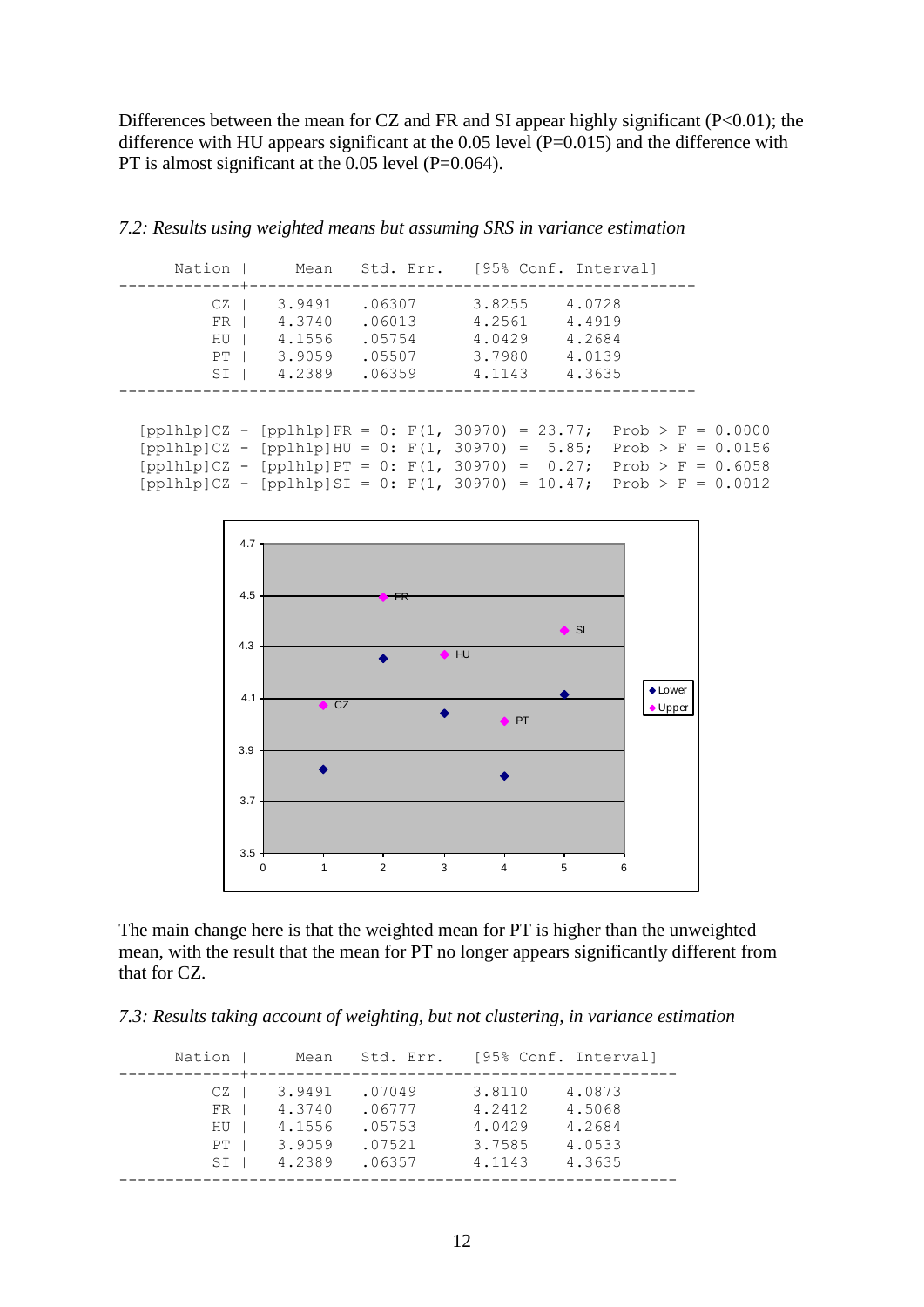```
[pplhlp]CZ - [pplhlp]FR = 0: F(1, 30970) = 18.88; Prob > F = 0.0000[pplhlp]CZ - [pplhlp]HU = 0: F(1, 30970) = 5.15; Prob > F = 0.0232[pplhlp]CZ - [pplhlp]PT = 0: F(1, 30970) = 0.18; Prob > F = 0.6750[pplhlp]CZ - [pplhlp]SI = 0: F(1, 30970) = 9.32; Prob > F = 0.0023
```


P-values have increased for all four tests, but the differences are unlikely to affect conclusions.

## *7.4: Results taking account of both weighting and clustering*

| Nation                       | Mean                                           | Std. Err.                                      |                                                | [95% Conf. Interval]                           |
|------------------------------|------------------------------------------------|------------------------------------------------|------------------------------------------------|------------------------------------------------|
| CZ.<br>FR.<br>HU<br>PT<br>SI | 3.9491<br>4.3740<br>4.1556<br>3.9059<br>4.2389 | .08587<br>.07069<br>.07490<br>.10910<br>.07537 | 3.7808<br>4.2354<br>4.0088<br>3.6920<br>4.0911 | 4.1174<br>4.5126<br>4.3025<br>4.1198<br>4.3867 |
|                              |                                                |                                                |                                                |                                                |

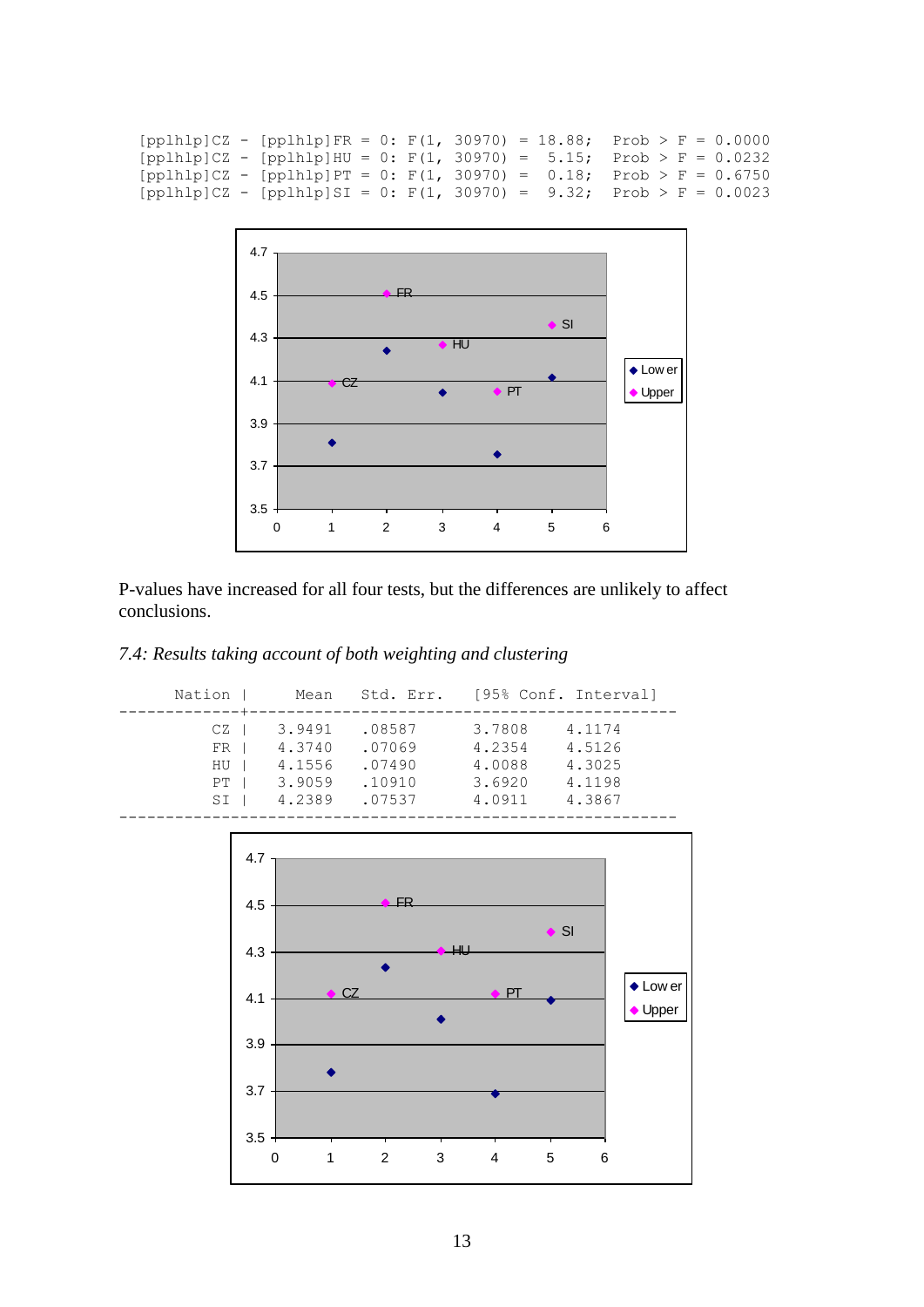$[pph1bp]CZ - [pp1b1p]FR = 0: F(1, 30970) = 15.38; Prob > F = 0.0001$  $[pplhlp]CZ - [pplhlp]HU = 0: F(1, 30970) = 3.20; Prob > F = 0.0739$  $[pph1p]CZ - [pp1h1p]PT = 0: F(1, 30970) = 0.10; Prob > F = 0.7523$  $[pplhlp]CZ - [pplhlp]SI = 0: F(1, 30970) = 6.39; Prob > F = 0.0115$ 

In this example, the most dramatic impact of mis-specification is to over-state the difference in means between CZ and PT. However, this is mainly caused by failure to apply design weights in estimating the mean: the analysis in section 7.2 already showed no significant difference between CZ and PT, even without taking the design into account.

The other noticeable impact of mis-specification is to over-state the evidence of a difference between CZ and HU. This is caused entirely by the failure to estimate the variance of the estimates correctly (P=0.016 in 7.2, cf. P=0.074 in 7.4).

#### **8. A Third Example: Change Between Rounds**

Here we are interested in testing whether the mean score changes between rounds 1 (2002- 03) and 2 (2004-05) of the ESS. We carry out the estimation in the same four ways as previously, for the variable ppltrst for Luxembourg:

#### *8.1: Results assuming SRS*

|                   |                   |                                | Round   Mean Std. Err. [95% Conf. Interval] |
|-------------------|-------------------|--------------------------------|---------------------------------------------|
| 1   5.2133 .05871 | 2   5.0080 .06093 | 5.0982 5.3284<br>4.8885 4.1274 |                                             |
|                   |                   |                                |                                             |

 $[ppltrst]1 - [ppltrst]2 = 0$ :  $F(1, 30970) = 5.89$ ; Prob > F = 0.0153

#### *8.2: Results using weighted means but assuming SRS in variance estimation*

| Round I |                   | Mean Std. Err. [95% Conf. Interval] |                  |                  |
|---------|-------------------|-------------------------------------|------------------|------------------|
|         | 1   5.1848 .05846 | 2   5.0152 .06065                   | 5.0701<br>4.8963 | 5.2994<br>5.1342 |

 $[ppltrst]1 - [ppltrst]2 = 0$ :  $F(1, 30970) = 4.05$ ;  $Prob > F = 0.0443$ 

#### *8.3: Results taking account of weighting, but not clustering, in variance estimation*

|                                                                                                                                     | Round   Mean Std. Err. [95% Conf. Interval]          |               |  |  |
|-------------------------------------------------------------------------------------------------------------------------------------|------------------------------------------------------|---------------|--|--|
|                                                                                                                                     | 1   5.1848 .06519<br>2   5.0152 .07456 4.8691 5.1614 | 5.0570 5.3126 |  |  |
| $[{\rm \texttt{ppltrst}}]1 - [{\rm \texttt{ppltrst}}]2 = 0$ : ${\rm F}(1, 30970) = 2.93$ ; ${\rm \texttt{Prob}} > {\rm F} = 0.0870$ |                                                      |               |  |  |